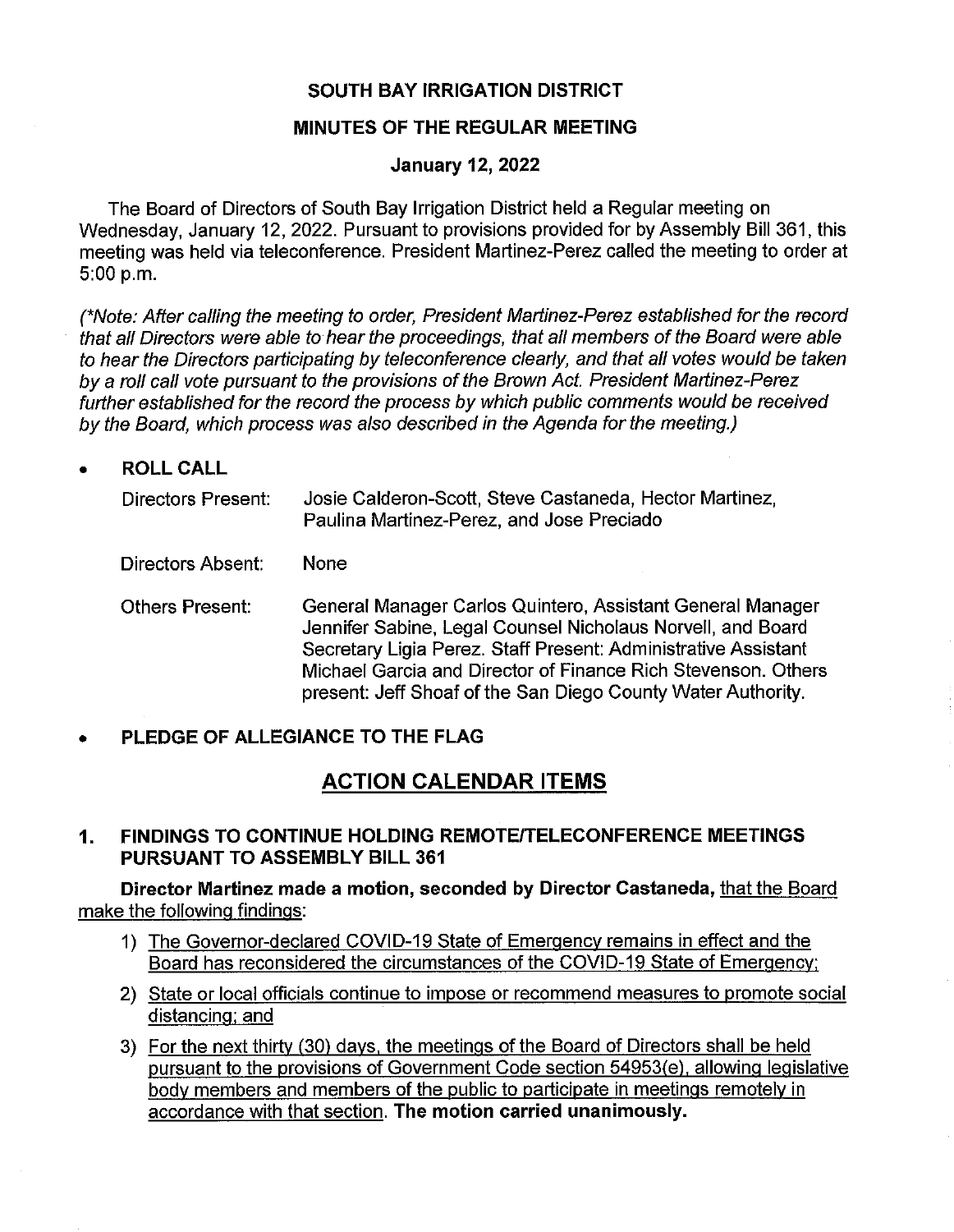# • **OPPORTUNITY FOR PUBLIC COMMENT (Government Code Section 54954.3)**  There were none.

## • **PRESIDENT'S PRESENTATION**

"Overview of the San Diego County Water Authority's Capital Improvement Program (CIP)," presented by Jeff Shoaf, Principal Engineer, San Diego County Water Authority

# **ACTION CALENDAR ITEMS (Continued)**

# **2. ITEMS TO BE ADDED, WITHDRAWN, OR REORDERED ON THE AGENDA**

There were none.

**3. APPROVAL OF MINUTES** - Regular Meeting of December 8, 2021

**Director Martinez made a motion, seconded by Director Castaneda,** that the Board approve the minutes of the December 8. 2021 Regular meeting. **The motion carried unanimously.** 

## **4. APPROVAL OF DEMANDS AND WARRANTS**

**Director Martinez made a motion, seconded by President Martinez-Perez,** that the Board approve warrants 11954 through 11960. **The motion carried unanimously.** 

## **5. OLD AND UNFINISHED BUSINESS**

South Bay Irrigation District Boundary Redistricting Update

**Director Preciado made a motion. seconded by Director Martinez,** that the Board direct staff to schedule a public hearing at the February 9. 2022 Board of Directors meeting to review the existing map and. if the population variance between divisions exceeds 10%. a second map performing population balancing. **The motion carried unanimously.** 

### **6. NEW BUSINESS**

Review of Board Policies and Procedures (Policies 101 through 110)

**Director Castaneda made a motion, seconded by Director Martinez,** that the Board approve Board Policies 101 through 110 as presented. **The motion carried unanimously.** 

## **7. APPROVAL OF DIRECTORS' ATTENDANCE AT MEETINGS AND FUTURE AGENDA ITEMS**

Per diem approval for Director Calderon-Scott's attendance at the ACWA Fall Conference Virtual Pass - December 1-2, 2021

**Director Preciado made a motion, seconded by Director Martinez,** that the Board approve per diem for Director Calderon-Scott's attendance at the ACWA Fall Conference Virtual Pass - December 1-2. 2021. **The motion carried unanimously.**